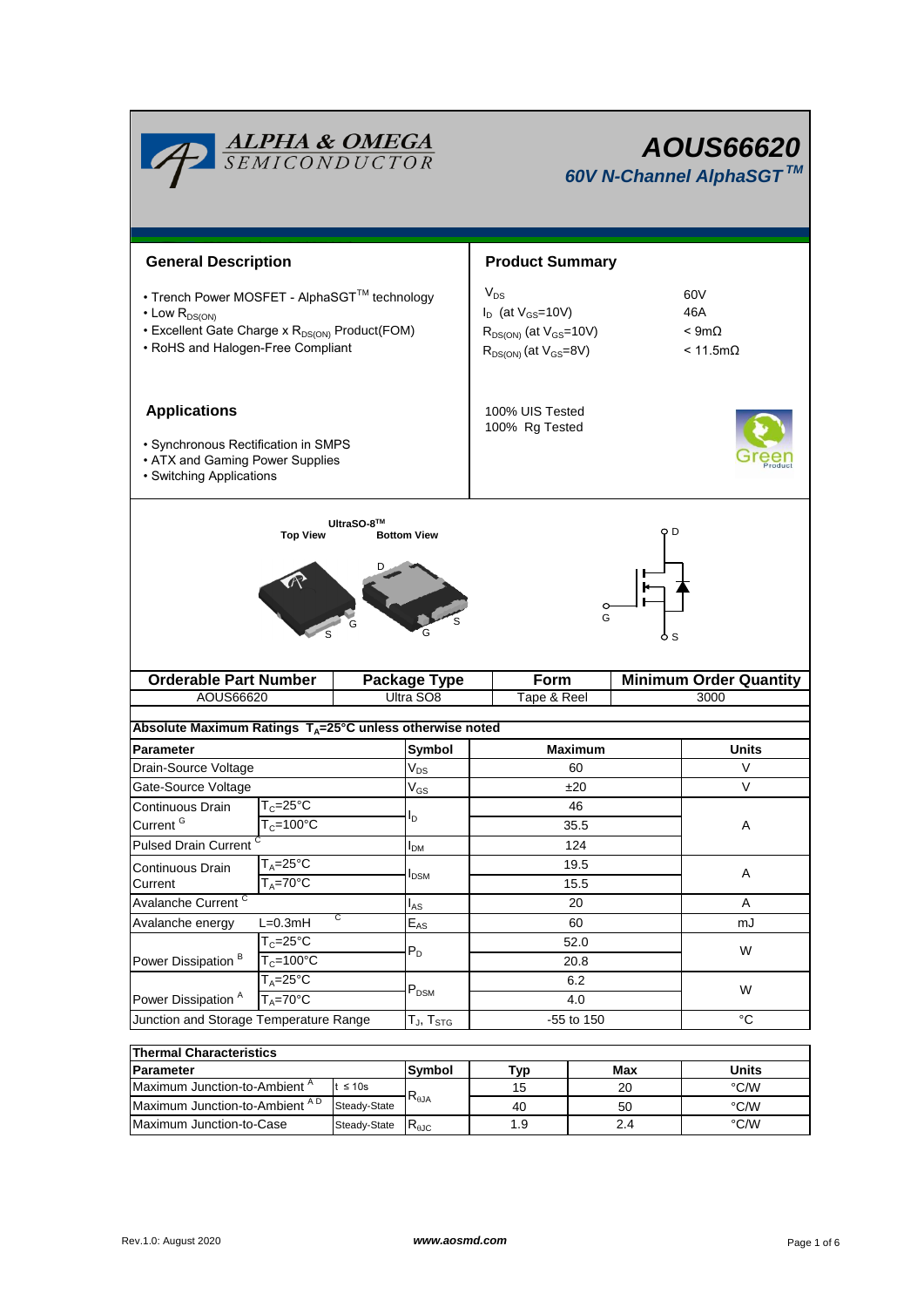

#### **Electrical Characteristics (TJ=25°C unless otherwise noted)**

| <b>Symbol</b>                  | Parameter                                          | <b>Conditions</b>                                                                                        | Min                          | <b>Typ</b> | <b>Max</b> | <b>Units</b> |           |  |  |
|--------------------------------|----------------------------------------------------|----------------------------------------------------------------------------------------------------------|------------------------------|------------|------------|--------------|-----------|--|--|
| <b>STATIC PARAMETERS</b>       |                                                    |                                                                                                          |                              |            |            |              |           |  |  |
| <b>BV<sub>DSS</sub></b>        | Drain-Source Breakdown Voltage                     | $I_D = 250 \mu A$ , $V_{GS} = 0V$                                                                        |                              | 60         |            |              | V         |  |  |
| $I_{DSS}$                      |                                                    | $V_{DS}$ =60V, $V_{GS}$ =0V                                                                              |                              |            |            | 1            | μA        |  |  |
|                                | Zero Gate Voltage Drain Current                    |                                                                                                          | $T_{\text{J}} = 55^{\circ}C$ |            |            | 5            |           |  |  |
| $\mathsf{I}_{\mathsf{GSS}}$    | Gate-Body leakage current                          | $V_{DS} = 0V$ , $V_{GS} = \pm 20V$                                                                       |                              |            |            | ±100         | nA        |  |  |
| $\mathsf{V}_{\mathsf{GS(th)}}$ | Gate Threshold Voltage                             | $V_{DS} = V_{GS}$ , $I_D = 250 \mu A$                                                                    |                              | 2.4        | 3.0        | 3.6          | V         |  |  |
|                                |                                                    | $V_{GS}$ =10V, $I_D$ =20A                                                                                |                              |            | 7.4        | 9            | $m\Omega$ |  |  |
| $R_{DS(ON)}$                   | Static Drain-Source On-Resistance                  |                                                                                                          | $T_i = 125$ °C               |            | 12         | 15           |           |  |  |
|                                |                                                    | $V_{GS}$ =8V, $I_{D}$ =20A                                                                               |                              |            | 8.2        | 11.5         | $m\Omega$ |  |  |
| $g_{FS}$                       | Forward Transconductance                           | V <sub>ns</sub> =5V, I <sub>n</sub> =20A                                                                 |                              | 50         |            | S            |           |  |  |
| $V_{SD}$                       | Diode Forward Voltage                              | $I_S = 1A$ , $V_{GS} = 0V$                                                                               |                              | 0.7        | 1          | V            |           |  |  |
| I <sub>S</sub>                 | Maximum Body-Diode Continuous Current <sup>G</sup> |                                                                                                          |                              |            |            | 46           | A         |  |  |
|                                | <b>DYNAMIC PARAMETERS</b>                          |                                                                                                          |                              |            |            |              |           |  |  |
| $C_{\text{iss}}$               | <b>Input Capacitance</b>                           |                                                                                                          |                              |            | 1070       |              | pF        |  |  |
| $C_{\rm oss}$                  | Output Capacitance                                 | $V_{GS}$ =0V, $V_{DS}$ =30V, f=1MHz                                                                      |                              |            | 310        |              | pF        |  |  |
| $C_{\rm rss}$                  | Reverse Transfer Capacitance                       |                                                                                                          |                              | 12         |            | рF           |           |  |  |
| $\mathsf{R}_{\mathsf{g}}$      | Gate resistance                                    | $f = 1$ MHz                                                                                              |                              | 0.6        | 1.2        | 1.8          | Ω         |  |  |
|                                | <b>SWITCHING PARAMETERS</b>                        |                                                                                                          |                              |            |            |              |           |  |  |
| $Q_g(10V)$                     | <b>Total Gate Charge</b>                           |                                                                                                          |                              |            | 16         | 25           | nC        |  |  |
| $\mathsf{Q}_{\mathsf{gs}}$     | Gate Source Charge                                 | $V_{GS}$ =10V, $V_{DS}$ =30V, $I_{D}$ =20A                                                               |                              |            | 5.6        |              | nC        |  |  |
| $Q_{gd}$                       | Gate Drain Charge                                  |                                                                                                          |                              |            | 3.6        |              | nC        |  |  |
| $\mathsf{Q}_{\mathsf{oss}}$    | Output Charge                                      | $V_{GS}$ =0V, $V_{DS}$ =30V                                                                              |                              |            | 19         |              | nC        |  |  |
| $t_{D(on)}$                    | Turn-On DelayTime                                  |                                                                                                          |                              |            | 10         |              | ns        |  |  |
| $t_r$                          | Turn-On Rise Time                                  | $V_{\text{GS}}$ =10V, $V_{\text{DS}}$ =30V, R <sub>1</sub> =1.5 $\Omega$ ,<br>$R_{\text{GEN}} = 3\Omega$ |                              |            | 8          |              | ns        |  |  |
| $\mathrm{t}_{\mathsf{D(off)}}$ | Turn-Off DelayTime                                 |                                                                                                          |                              |            | 18         |              | ns        |  |  |
| $t_f$                          | <b>Turn-Off Fall Time</b>                          |                                                                                                          |                              |            | 5          |              | ns        |  |  |
| $\mathsf{t}_\mathsf{rr}$       | Body Diode Reverse Recovery Time                   | l <sub>F</sub> =20A, di/dt=500A/μs                                                                       |                              |            | 18         |              | ns        |  |  |
| $Q_{rr}$                       | Body Diode Reverse Recovery Charge                 | $I_F = 20A$ , di/dt=500A/ $\mu$ s                                                                        |                              |            | 58         |              | nC        |  |  |

A. The value of R<sub>0JA</sub> is measured with the device mounted on 1in<sup>2</sup> FR-4 board with 2oz. Copper, in a still air environment with T<sub>A</sub> =25°C. The Power dissipation P<sub>DSM</sub> is based on R <sub>0JA</sub> t≤ 10s and the maximum allowed junction temperature of 150°C. The value in any given application depends on the user's specific board design.

B. The power dissipation P<sub>D</sub> is based on T<sub>J(MAX)</sub>=150°C, using junction-to-case thermal resistance, and is more useful in setting the upper dissipation limit for cases where additional heatsinking is used.

C. Single pulse width limited by junction temperature  $T_{J(MAX)}$ =150°C.

D. The  $R_{aIA}$  is the sum of the thermal impedance from junction to case  $R_{aJC}$  and case to ambient.

E. The static characteristics in Figures 1 to 6 are obtained using <300µs pulses, duty cycle 0.5% max.

F. These curves are based on the junction-to-case thermal impedance which is measured with the device mounted to a large heatsink, assuming a<br>maximum junction temperature of T<sub>J(MAX)</sub>=150°C. The SOA curve provides a single

G. The maximum current rating is package limited.

H. These tests are performed with the device mounted on 1 in<sup>2</sup> FR-4 board with 2oz. Copper, in a still air environment with T<sub>A</sub>=25°C.

APPLICATIONS OR USES AS CRITICAL COMPONENTS IN LIFE SUPPORT DEVICES OR SYSTEMS ARE NOT AUTHORIZED. AOS DOES NOT ASSUME ANY LIABILITY ARISING OUT OF SUCH APPLICATIONS OR USES OF ITS PRODUCTS. AOS RESERVES THE RIGHT TO MAKE CHANGES TO PRODUCT SPECIFICATIONS WITHOUT NOTICE. IT IS THE RESPONSIBILITY OF THE CUSTOMER TO EVALUATE SUITABILITY OF THE PRODUCT FOR THEIR INTENDED APPLICATION. CUSTOMER SHALL COMPLY WITH APPLICABLE LEGAL REQUIREMENTS, INCLUDING ALL APPLICABLE EXPORT CONTROL RULES, REGULATIONS AND LIMITATIONS.

AOS' products are provided subject to AOS' terms and conditions of sale which are set forth at: http://www.aosmd.com/terms\_and\_conditions\_of\_sal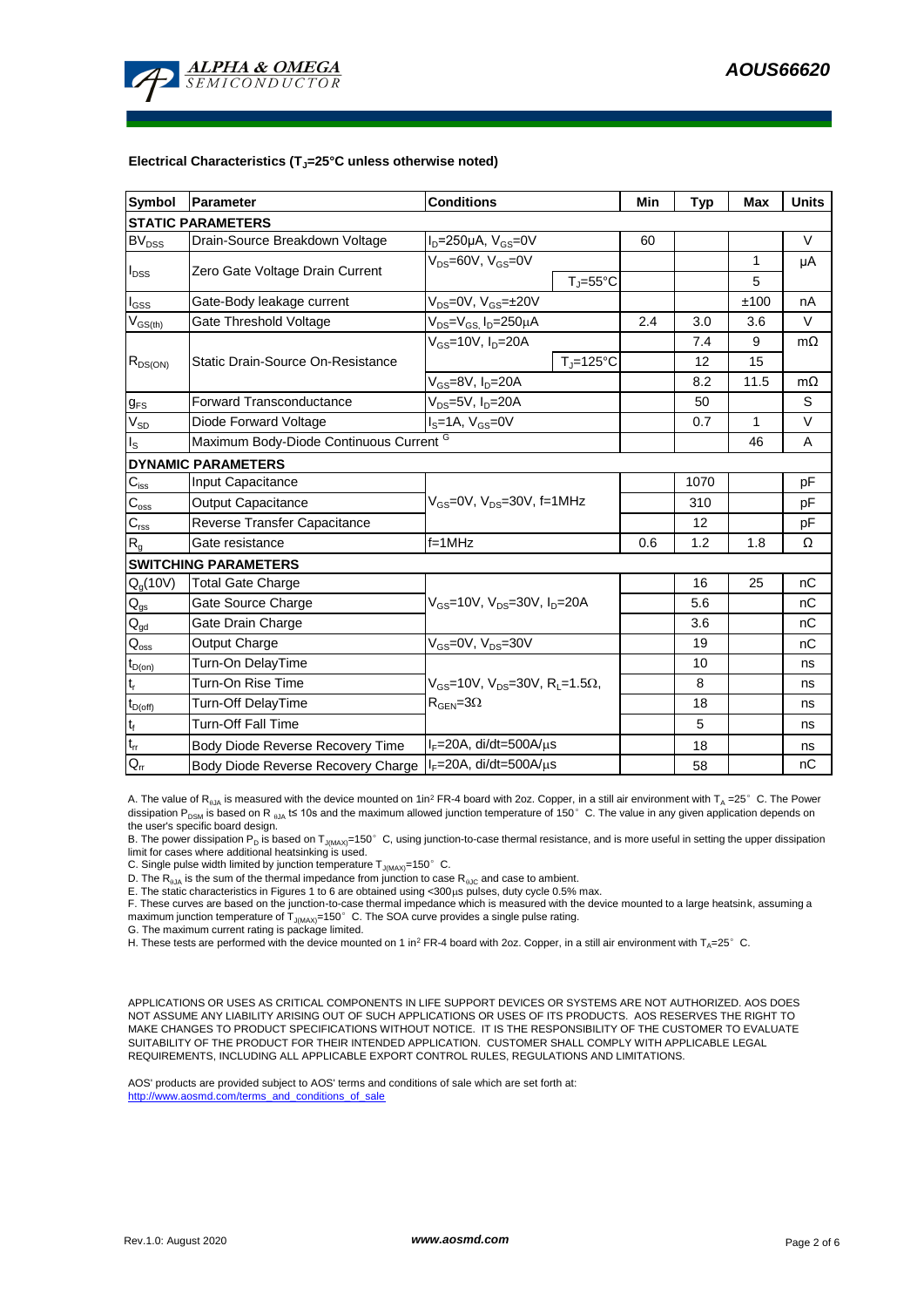

#### **TYPICAL ELECTRICAL AND THERMAL CHARACTERISTICS**

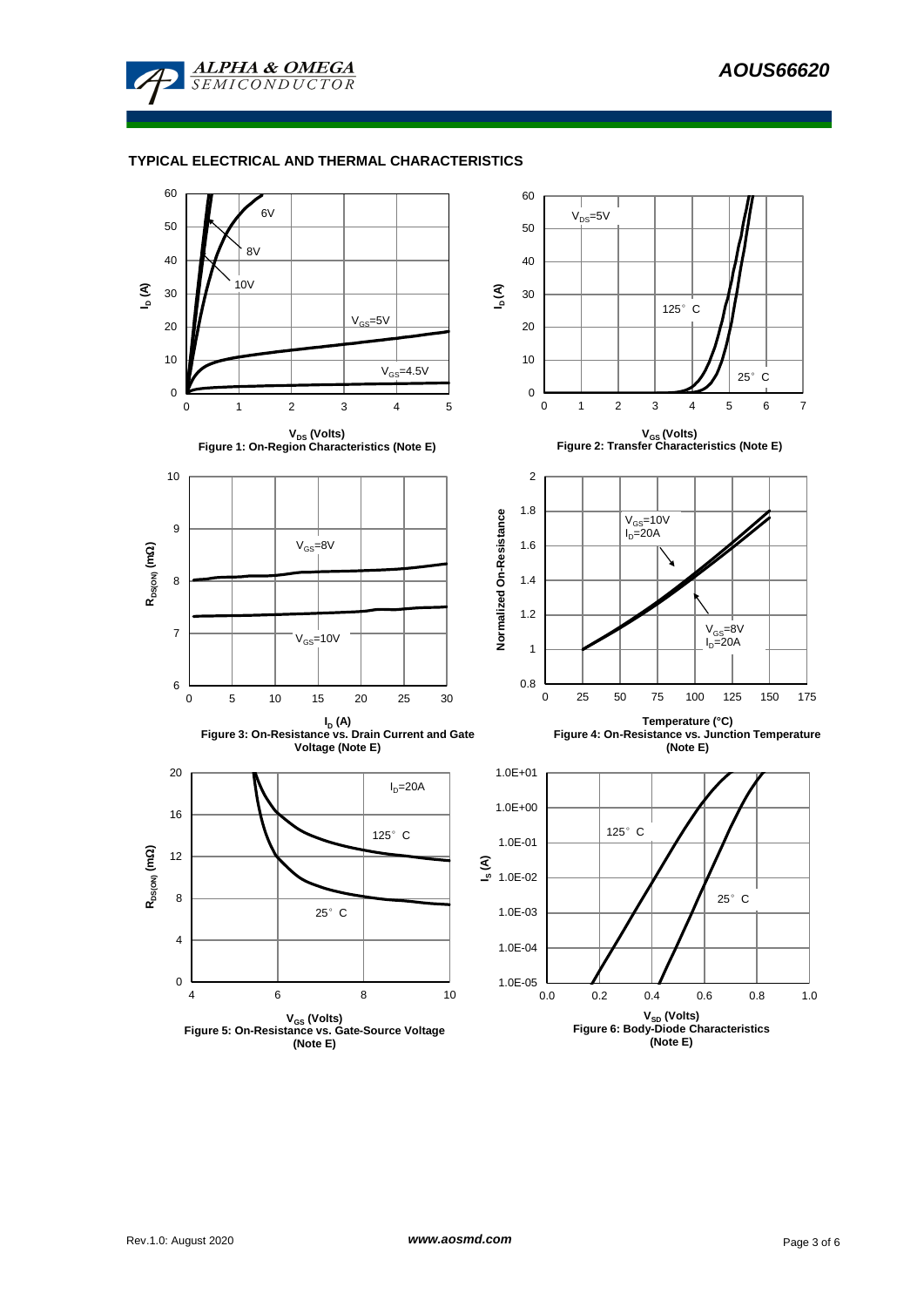

#### **TYPICAL ELECTRICAL AND THERMAL CHARACTERISTICS**

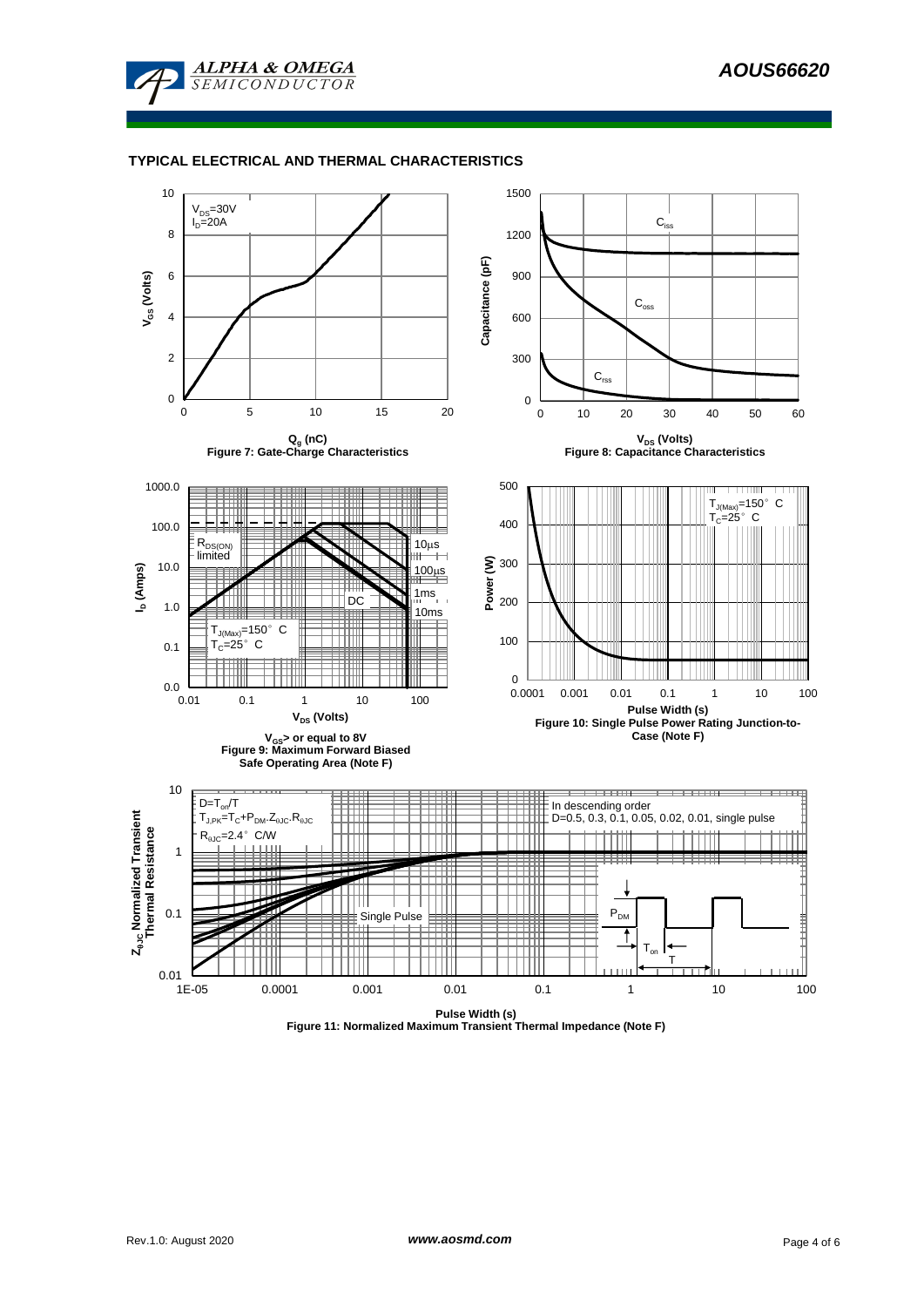

#### **TYPICAL ELECTRICAL AND THERMAL CHARACTERISTICS**



**Figure 16: Normalized Maximum Transient Thermal Impedance (Note H)**